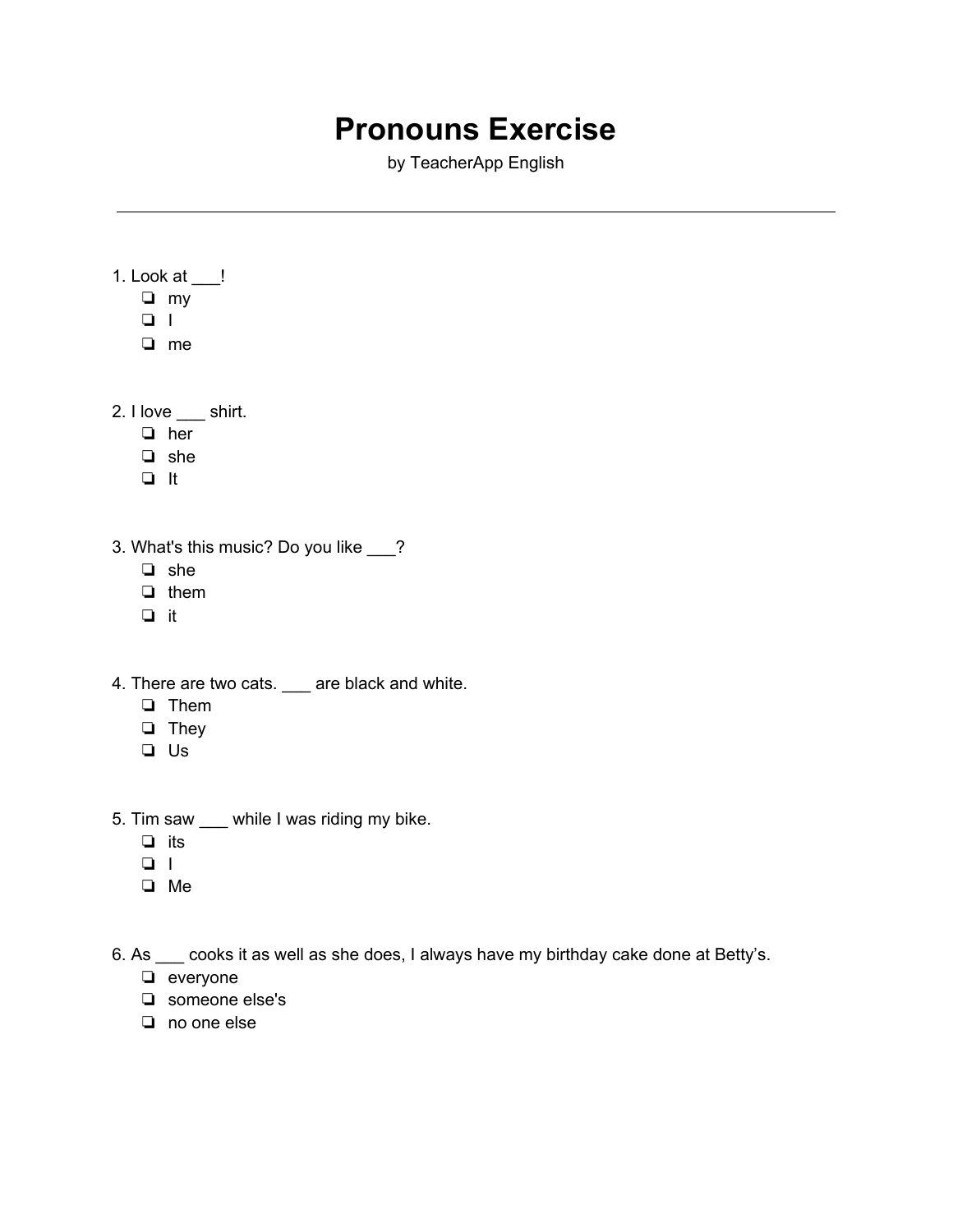- 7. The boxes are heavy. I can't carry \_\_\_.
	- ❏ them
	- ❏ they
	- ❏ their
- 8. Where is Lisa? \_\_\_ is in town.
	- ❏ Her
	- ❏ She
	- ❏ Hers
- 9. She loves \_\_\_ very much.
	- ❏ he
	- ❏ his
	- ❏ Him
- 10. Gina asked \_\_\_ to come but we didn't accept.
	- ❏ me
	- ❏ us
	- ❏ we
- 11. That car is  $\frac{1}{\sqrt{1-\frac{1}{n}}}$ .
	- ❏ my
	- $\Box$  I
	- ❏ mine
- 12. I want to help \_\_\_ but you refuse.
	- ❏ your
	- ❏ you
	- ❏ We
- 13. Where are my keys? \_\_ are on the table.
	- ❏ You
	- ❏ They
	- ❏ Them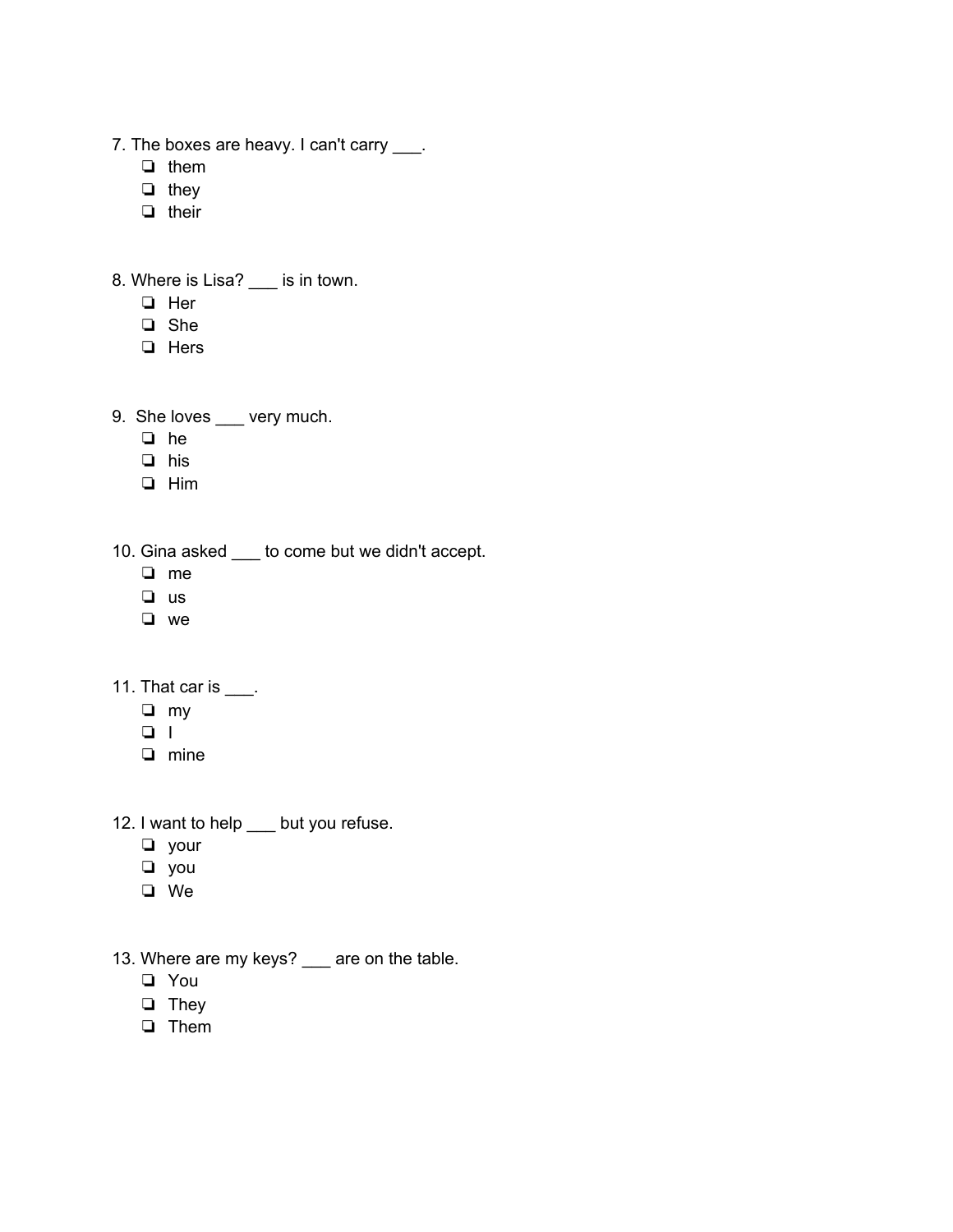- 14. They decided to buy the house because \_\_\_ is gorgeous.
	- ❏ it
	- ❏ its
	- ❏ it's

15. \_\_\_ is my pencil.

- ❏ This
- ❏ These
- ❏ Those

Correct Answers on final page.